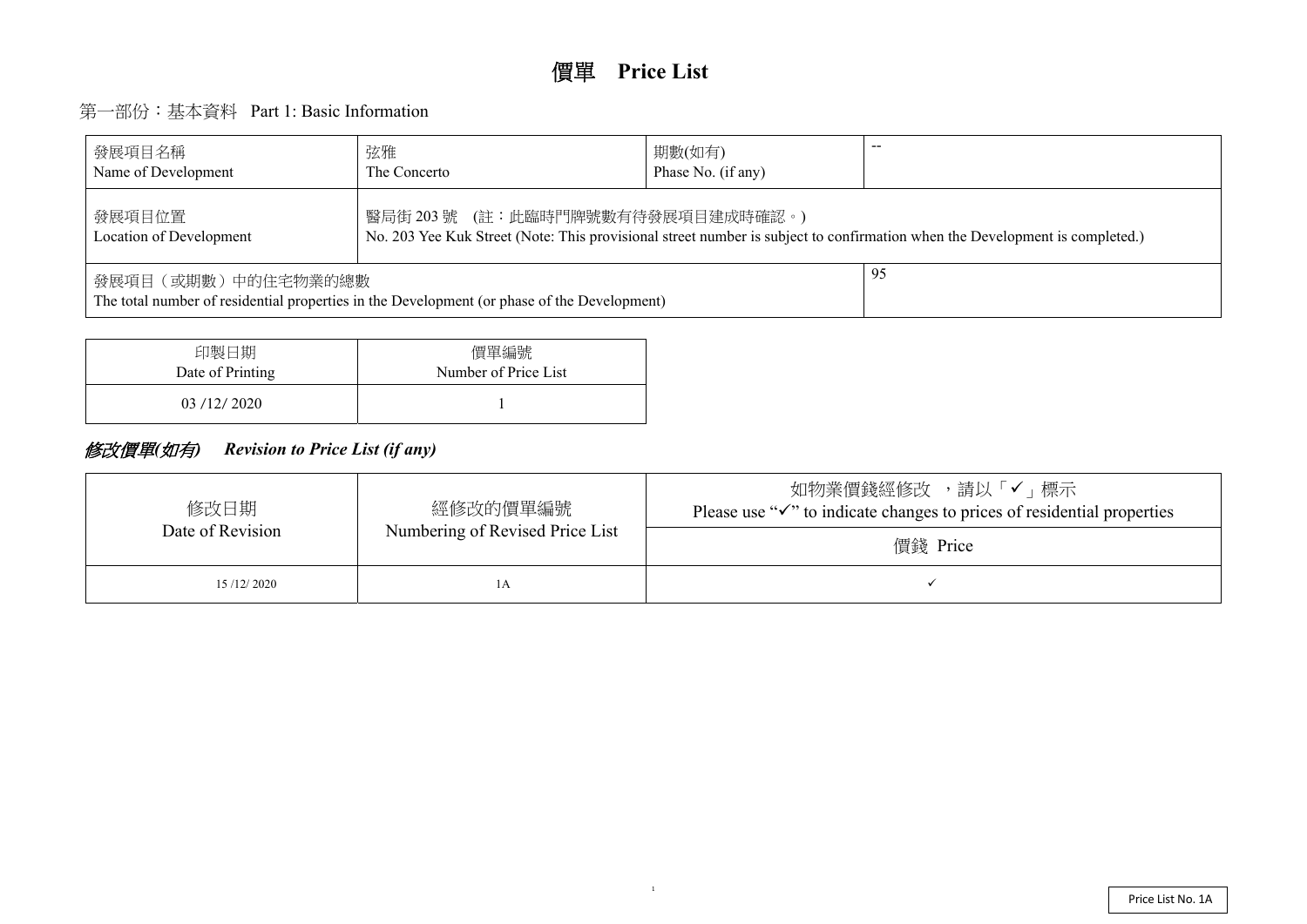|                           | 物業的描述                               |            | 實用面積                                                                                 | 售價                     | 實用面積                                                                                                    | 其他指明項目的面積(不計算入實用面積)                                                                                    |                     |                |                 |              |                          |            |                          |               |            |  |
|---------------------------|-------------------------------------|------------|--------------------------------------------------------------------------------------|------------------------|---------------------------------------------------------------------------------------------------------|--------------------------------------------------------------------------------------------------------|---------------------|----------------|-----------------|--------------|--------------------------|------------|--------------------------|---------------|------------|--|
|                           | Description of Residential Property |            | (包括露台,工作平台及陽台(如有))<br>平方米(平方呎)<br>Saleable Area                                      | (元)<br>Price<br>(S)    | 每平方米/呎售價<br>元,每平方米<br>(元,每平方呎)<br>Unit Rate of<br>Saleable Area<br>\$ per sq. metre<br>$$$ per sq. ft.) | Area of other specified items (Not included in the Saleable Area)<br>平方米(平方呎)<br>sq. metre $(sq. ft.)$ |                     |                |                 |              |                          |            |                          |               |            |  |
| 大廈名稱<br><b>Block Name</b> | 樓層<br>Floor                         | 單位<br>Unit | (including balcony, utility platform<br>and verandah, if any)<br>sq. metre (sq. ft.) |                        |                                                                                                         | 空調機房<br>Air-<br>conditioning<br>plant room                                                             | 窗台<br>Bay<br>window | 閣樓<br>Cockloft | 平台<br>Flat roof | 花園<br>Garden | 停車位<br>Parking<br>Space  | 天台<br>Roof | 梯屋<br>Stairhood          | 前庭<br>Terrace | 庭院<br>Yard |  |
|                           | 21                                  | А          | 27.271 (294)<br>露台 Balcony: 2.000 (22)<br>工作平台 Utility Platform:1.500 (16)           | 7,056,000              | 258,736<br>(24,000)                                                                                     |                                                                                                        |                     |                |                 |              | $\sim$ $\sim$            |            | $\overline{\phantom{a}}$ | $\sim$        |            |  |
|                           | 20                                  | A          | 27.271 (294)<br>露台 Balcony: 2.000 (22)<br>工作平台 Utility Platform:1.500 (16)           | 7,027,000<br>7,160,000 | 257,673<br>(23,901)<br>262,550<br>(24, 354)                                                             |                                                                                                        |                     |                |                 |              | $-$                      |            | $-$                      |               |            |  |
| 弦雅<br>The                 | 16                                  | A          | 27.271 (294)<br>露台 Balcony: 2.000 (22)<br>工作平台 Utility Platform: 1.500 (16)          | 6,888,000              | 252,576<br>(23, 429)                                                                                    |                                                                                                        |                     |                |                 |              | $-1$                     |            | $\sim$                   | -44           |            |  |
| Concerto                  | 15                                  | A          | 27.271 (294)<br>露台 Balcony: 2.000 (22)<br>工作平台 Utility Platform:1.500 (16)           | 6,834,000              | 250,596<br>(23, 245)                                                                                    |                                                                                                        |                     |                |                 |              | $\overline{\phantom{a}}$ |            | --                       |               |            |  |
|                           | 12                                  | А          | 27.271 (294)<br>露台 Balcony: 2.000 (22)<br>工作平台 Utility Platform:1.500 (16)           | 6,779,000              | 248,579<br>(23,058)                                                                                     |                                                                                                        |                     |                |                 |              | $\frac{1}{2}$            |            | $-$                      |               |            |  |
|                           | 11                                  | A          | 27.271 (294)<br>露台 Balcony: 2.000 (22)<br>工作平台 Utility Platform:1.500 (16)           | 6,739,000              | 247,112<br>(22, 922)                                                                                    |                                                                                                        |                     |                |                 |              | $-$                      |            |                          |               |            |  |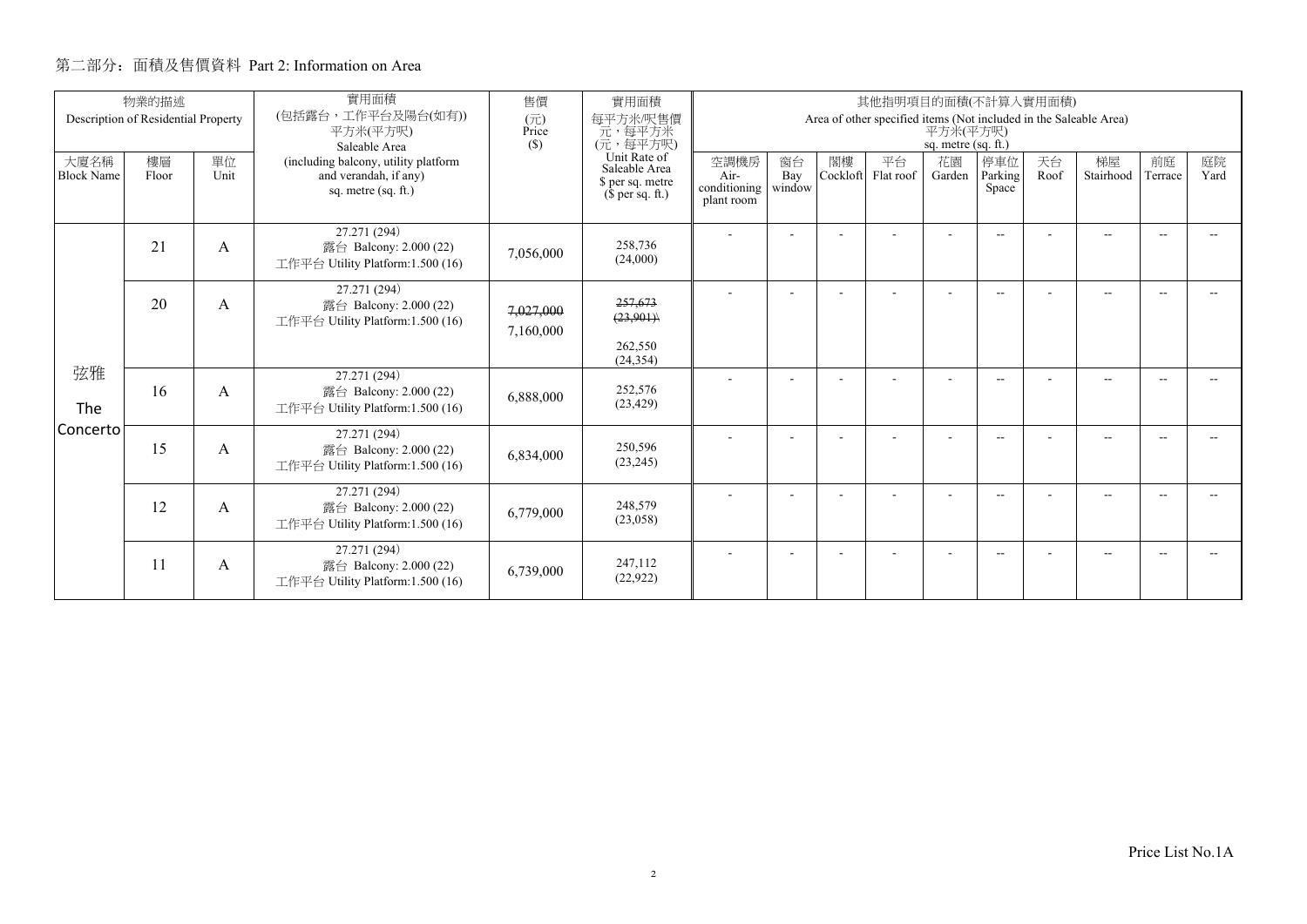|                           | 物業的描述                               |            | 實用面積                                                                                 | 售價                                                                    | 實用面積                                       | 其他指明項目的面積(不計算入實用面積)                                                                                  |                          |                 |              |                         |                          |                 |                |            |  |  |  |
|---------------------------|-------------------------------------|------------|--------------------------------------------------------------------------------------|-----------------------------------------------------------------------|--------------------------------------------|------------------------------------------------------------------------------------------------------|--------------------------|-----------------|--------------|-------------------------|--------------------------|-----------------|----------------|------------|--|--|--|
|                           | Description of Residential Property |            | (包括露台,工作平台及陽台(如有))<br>平方米(平方呎)<br>Saleable Area                                      | (元)<br>Price<br>$(\$)$                                                | 每平方米/呎售價<br>一元, 每平方米<br>(元, 每平方呎)          | Area of other specified items (Not included in the Saleable Area)<br>平方米(平方呎)<br>sq. metre (sq. ft.) |                          |                 |              |                         |                          |                 |                |            |  |  |  |
| 大廈名稱<br><b>Block Name</b> | 樓層<br>Floor                         | 單位<br>Unit | (including balcony, utility platform<br>and verandah, if any)<br>sq. metre (sq. ft.) | Unit Rate of<br>Saleable Area<br>\$ per sq. metre<br>$$$ per sq. ft.) | 空調機房<br>Air-<br>conditioning<br>plant room | 窗台<br>Bay<br>window                                                                                  | 閣樓<br>Cockloft           | 平台<br>Flat roof | 花園<br>Garden | 停車位<br>Parking<br>Space | 天台<br>Roof               | 梯屋<br>Stairhood | 前庭<br>Terrace  | 庭院<br>Yard |  |  |  |
|                           | 10                                  | A          | 27.271 (294)<br>露台 Balcony: 2.000 (22)<br>工作平台 Utility Platform:1.500 (16)           | 6,699,000                                                             | 245,646<br>(22, 786)                       |                                                                                                      | ٠                        |                 |              |                         | $-$                      |                 | $-$            | $\sim$     |  |  |  |
|                           | 9                                   | A          | 27.271 (294)<br>露台 Balcony: 2.000 (22)<br>工作平台 Utility Platform:1.500 (16)           | 6,659,000                                                             | 244,179<br>(22,650)                        |                                                                                                      |                          |                 |              |                         | $\overline{\phantom{a}}$ |                 | $\overline{a}$ |            |  |  |  |
| 弦雅<br>The                 | 5                                   | B          | 26.286 (283)<br>露台 Balcony: 2.000 (22)<br>工作平台 Utility Platform: .000 (-)            | 6,284,000                                                             | 239,063<br>(22,205)                        |                                                                                                      | ۰                        |                 |              |                         | $\overline{\phantom{a}}$ |                 | $-$            | --         |  |  |  |
| Concerto                  | 6                                   | B          | 26.286 (283)<br>露台 Balcony: 2.000 (22)<br>工作平台 Utility Platform: .000 (-)            | 6,346,000                                                             | 241,421<br>(22, 424)                       |                                                                                                      | $\overline{\phantom{0}}$ |                 |              |                         | $\overline{\phantom{a}}$ |                 | $-$            |            |  |  |  |
|                           | 7                                   | B          | 26.286 (283)<br>露台 Balcony: 2.000 (22)<br>工作平台 Utility Platform: .000 (-)            | 6,409,000                                                             | 243,818<br>(22, 647)                       |                                                                                                      | ٠                        |                 |              |                         | $\frac{1}{2}$            |                 | $-$            | -44        |  |  |  |
|                           | 5                                   | D          | 19.664 (212)<br>露台 Balcony: 2.000 (22)<br>工作平台 Utility Platform: .000 (-)            | 4,868,000                                                             | 247,559<br>(22,962)                        |                                                                                                      |                          |                 |              |                         | $-$                      |                 | --             |            |  |  |  |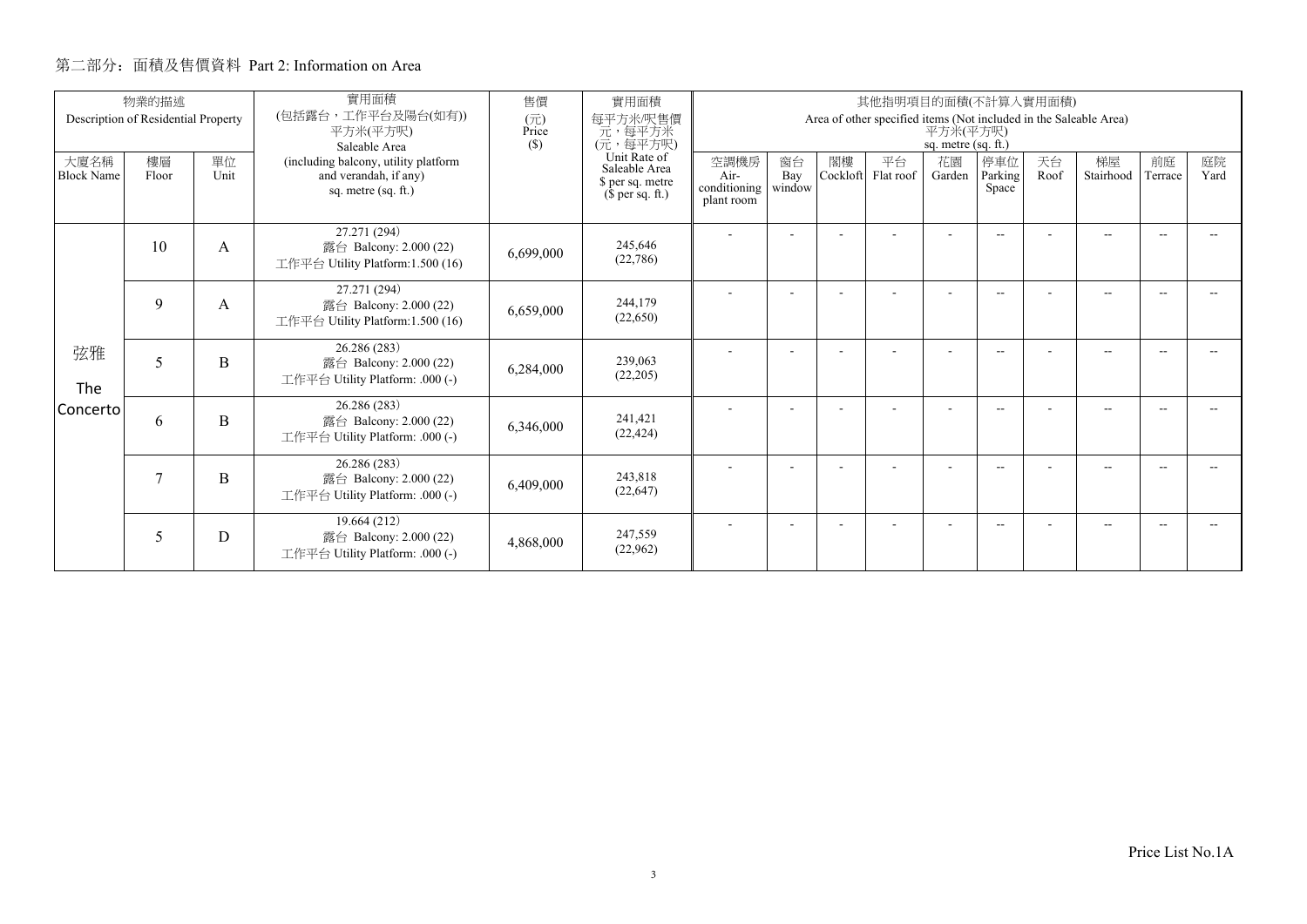|                           | 物業的描述                               |            | 實用面積                                                                                 | 售價                                                                    | 實用面積                                         |                                                                                                        |                |                 | 其他指明項目的面積(不計算入實用面積) |                          |                          |                 |               |            |  |
|---------------------------|-------------------------------------|------------|--------------------------------------------------------------------------------------|-----------------------------------------------------------------------|----------------------------------------------|--------------------------------------------------------------------------------------------------------|----------------|-----------------|---------------------|--------------------------|--------------------------|-----------------|---------------|------------|--|
|                           | Description of Residential Property |            | (包括露台,工作平台及陽台(如有))<br>平方米(平方呎)<br>Saleable Area                                      | $(\overline{\pi})$<br>Price<br>(S)                                    | 每平方米/呎售價<br>元,每平方米<br>(元,每平方呎)               | Area of other specified items (Not included in the Saleable Area)<br>平方米(平方呎)<br>sq. metre $(sq, ft.)$ |                |                 |                     |                          |                          |                 |               |            |  |
| 大廈名稱<br><b>Block Name</b> | 樓層<br>Floor                         | 單位<br>Unit | (including balcony, utility platform<br>and verandah, if any)<br>sq. metre (sq. ft.) | Unit Rate of<br>Saleable Area<br>\$ per sq. metre<br>$$$ per sq. ft.) | 空調機房<br>Air-<br>conditioning<br>plant room   | 窗台<br>Bay<br>window                                                                                    | 閣樓<br>Cockloft | 平台<br>Flat roof | 花園<br>Garden        | 停車位<br>Parking<br>Space  | 天台<br>Roof               | 梯屋<br>Stairhood | 前庭<br>Terrace | 庭院<br>Yard |  |
|                           | 6                                   | D          | 19.664 (212)<br>露台 Balcony: 2.000 (22)<br>工作平台 Utility Platform: .000 (-)            | 4,918,000<br>5,120,000                                                | 250,102<br>(23, 198)<br>260,374<br>(24, 151) |                                                                                                        |                |                 |                     |                          | $\overline{\phantom{a}}$ |                 | $\sim$        |            |  |
|                           | 7                                   | D          | 19.664 (212)<br>露台 Balcony: 2.000 (22)<br>工作平台 Utility Platform: .000 (-)            | 4,966,000                                                             | 252,543<br>(23, 425)                         |                                                                                                        |                |                 |                     |                          | $\overline{\phantom{a}}$ |                 | $-$           | -44        |  |
| 弦雅<br>The                 | 8                                   | D          | 19.664 (212)<br>露台 Balcony: 2.000 (22)<br>工作平台 Utility Platform: .000 (-)            | 5,016,000                                                             | 255,085<br>(23,660)                          |                                                                                                        |                |                 |                     |                          | $\overline{\phantom{a}}$ |                 | $-$           |            |  |
| Concerto                  | $\mathbf Q$                         | D          | 19.664 (212)<br>露台 Balcony: 2.000 (22)<br>工作平台 Utility Platform: .000 (-)            | 5,016,000<br>5,175,000                                                | 255,085<br>(23, 660)<br>263,171<br>(24, 410) |                                                                                                        |                |                 |                     |                          | $\sim$                   |                 | $-$           |            |  |
|                           | 16                                  | D          | 19.664(212)<br>露台 Balcony: 2.000 (22)<br>工作平台 Utility Platform: .000 (-)             | 5,120,000                                                             | 260,374<br>(24, 151)                         |                                                                                                        |                |                 |                     |                          | $-$                      |                 | $-$           |            |  |
|                           | 17                                  | D          | 19.664 (212)<br>露台 Balcony: 2.000 (22)<br>工作平台 Utility Platform: .000 (-)            | 5,140,000                                                             | 261,391<br>(24, 245)                         |                                                                                                        |                |                 |                     | $\overline{\phantom{a}}$ | $\overline{\phantom{a}}$ |                 | $-$           |            |  |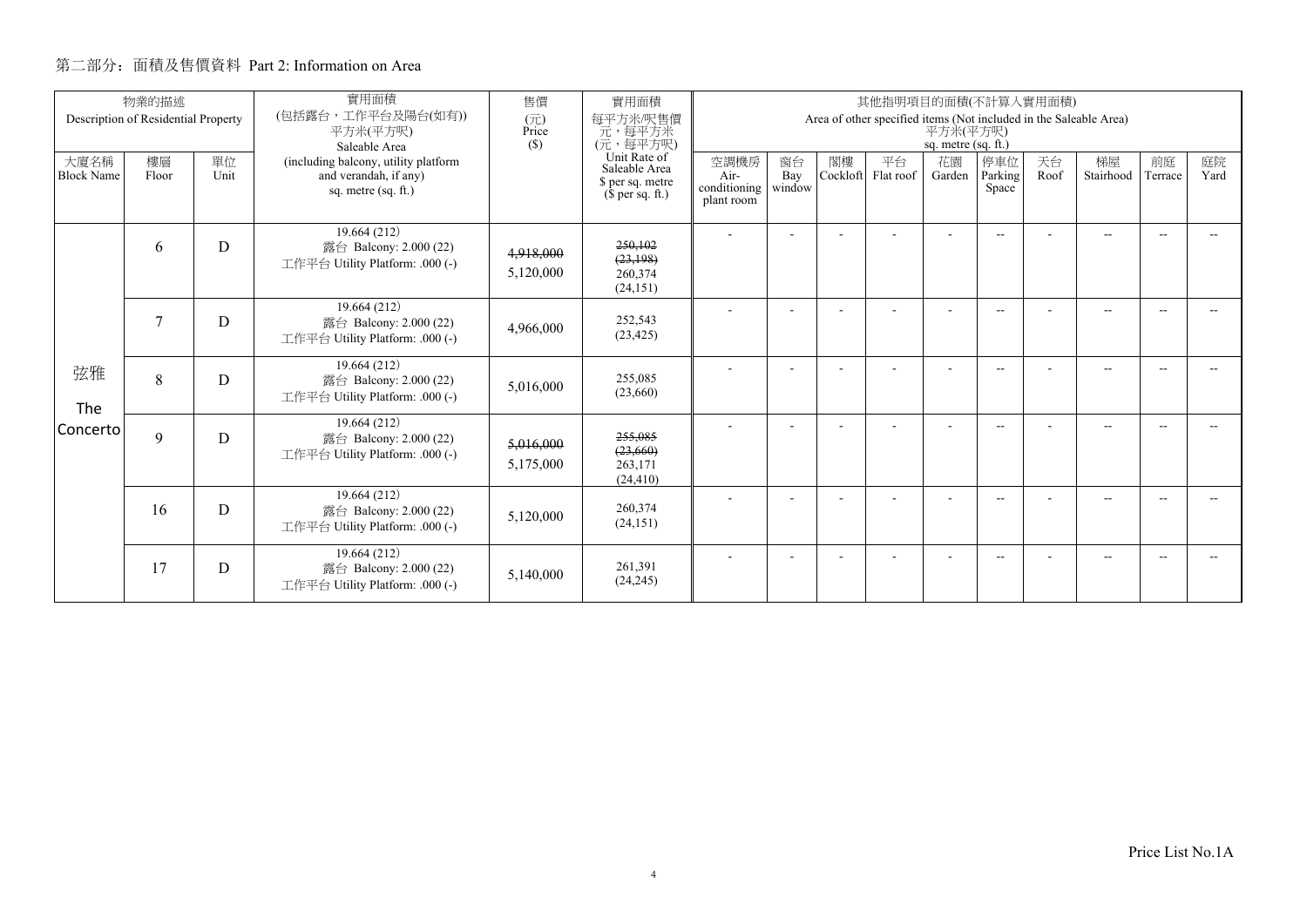|                           | 物業的描述                               |            | 實用面積                                                                                 | 售價                                                                    | 實用面積                                        |                     |                |                 | 其他指明項目的面積(不計算入實用面積)                                               |                                   |                          |                 |               |            |  |
|---------------------------|-------------------------------------|------------|--------------------------------------------------------------------------------------|-----------------------------------------------------------------------|---------------------------------------------|---------------------|----------------|-----------------|-------------------------------------------------------------------|-----------------------------------|--------------------------|-----------------|---------------|------------|--|
|                           | Description of Residential Property |            | (包括露台,工作平台及陽台(如有))<br>平方米(平方呎)<br>Saleable Area                                      | (元)<br>Price<br>$(\$)$                                                | 每平方米/呎售價<br>元,每平方米<br>(元,每平方呎)              |                     |                |                 | Area of other specified items (Not included in the Saleable Area) | 平方米(平方呎)<br>sq. metre $(sq. ft.)$ |                          |                 |               |            |  |
| 大廈名稱<br><b>Block Name</b> | 樓層<br>Floor                         | 單位<br>Unit | (including balcony, utility platform<br>and verandah, if any)<br>sq. metre (sq. ft.) | Unit Rate of<br>Saleable Area<br>\$ per sq. metre<br>$$$ per sq. ft.) | 空調機房<br>Air-<br>conditioning<br>plant room  | 窗台<br>Bay<br>window | 閣樓<br>Cockloft | 平台<br>Flat roof | 花園<br>Garden                                                      | 停車位<br>Parking<br>Space           | 天台<br>Roof               | 梯屋<br>Stairhood | 前庭<br>Terrace | 庭院<br>Yard |  |
|                           | 18                                  | D          | 19.664 (212)<br>露台 Balcony: 2.000 (22)<br>工作平台 Utility Platform: .000 (-)            | 5,202,000                                                             | 264,544<br>(24, 538)                        |                     |                |                 |                                                                   | $\overline{\phantom{a}}$          | $\overline{\phantom{a}}$ |                 | $-$           |            |  |
|                           | 21                                  | D          | 19.664 (212)<br>露台 Balcony: 2.000 (22)<br>工作平台 Utility Platform: .000 (-)            | 5,265,000<br>5,519,000                                                | 267,748<br>(24, 835)<br>280,665<br>(26,033) |                     |                |                 |                                                                   |                                   | $\overline{\phantom{a}}$ |                 | $-$           | -44        |  |
| 弦雅<br>The                 | 5                                   | ${\bf E}$  | 19.889 (214)<br>露台 Balcony: 2.000 (22)<br>工作平台 Utility Platform: .000 (-)            | 4,531,000                                                             | 227,814<br>(21, 173)                        |                     |                |                 |                                                                   | $\overline{\phantom{a}}$          | $-$                      |                 | $-$           |            |  |
| Concerto                  | 6                                   | ${\bf E}$  | 19.889 (214)<br>露台 Balcony: 2.000 (22)<br>工作平台 Utility Platform: .000 (-)            | 4,607,000                                                             | 231.636<br>(21, 528)                        |                     |                |                 |                                                                   |                                   | $\overline{\phantom{a}}$ |                 | $-$           | -44        |  |
|                           |                                     | ${\bf E}$  | 19.889 (214)<br>露台 Balcony: 2.000 (22)<br>工作平台 Utility Platform: .000 (-)            | 4,676,000                                                             | 235,105<br>(21, 850)                        |                     |                |                 |                                                                   |                                   | $\overline{\phantom{a}}$ |                 | $-$           |            |  |
|                           | 8                                   | E          | 19.889 (214)<br>露台 Balcony: 2.000 (22)<br>工作平台 Utility Platform: .000 (-)            | 4,733,000                                                             | 237,971<br>(22, 117)                        |                     |                |                 |                                                                   | ٠                                 | $-$                      |                 | $-$           | --         |  |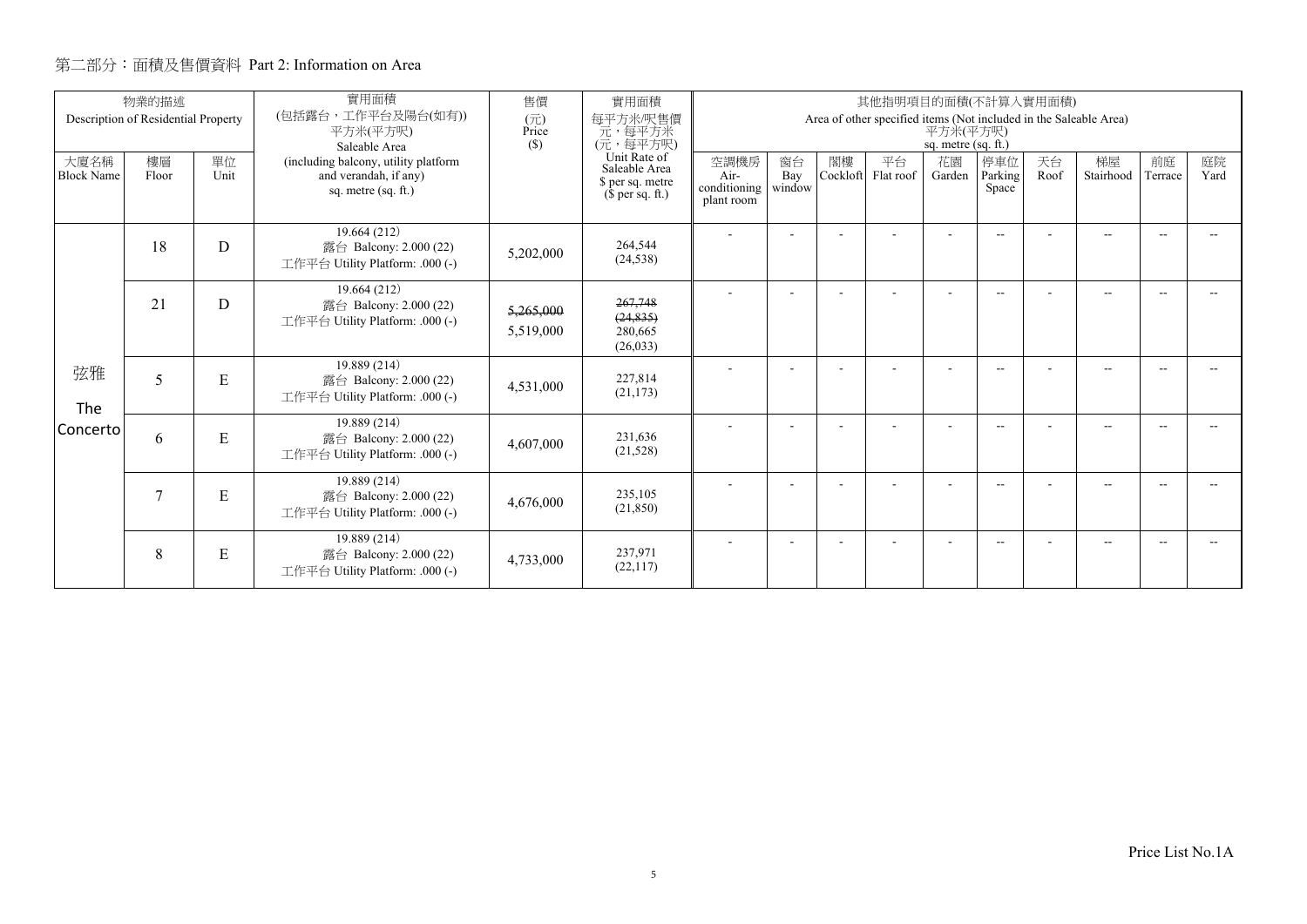|                           | 物業的描述                               |            | 實用面積<br>(包括露台,工作平台及陽台(如有))                                                           | 售價                  | 實用面積<br>每平方米/呎售價                                                      |                                                                                                      |                     |                | 其他指明項目的面積(不計算入實用面積) |                          |                          |            |                 |               |            |
|---------------------------|-------------------------------------|------------|--------------------------------------------------------------------------------------|---------------------|-----------------------------------------------------------------------|------------------------------------------------------------------------------------------------------|---------------------|----------------|---------------------|--------------------------|--------------------------|------------|-----------------|---------------|------------|
|                           | Description of Residential Property |            | 平方米(平方呎)<br>Saleable Area                                                            | (元)<br>Price<br>(S) | 元, 每平方米<br>(元, 每平方呎)                                                  | Area of other specified items (Not included in the Saleable Area)<br>平方米(平方呎)<br>sq. metre (sq. ft.) |                     |                |                     |                          |                          |            |                 |               |            |
| 大廈名稱<br><b>Block Name</b> | 樓層<br>Floor                         | 單位<br>Unit | (including balcony, utility platform<br>and verandah, if any)<br>sq. metre (sq. ft.) |                     | Unit Rate of<br>Saleable Area<br>\$ per sq. metre<br>$$$ per sq. ft.) | 空調機房<br>Air-<br>conditioning  <br>plant room                                                         | 窗台<br>Bay<br>window | 閣樓<br>Cockloft | 平台<br>Flat roof     | 花園<br>Garden             | 停車位<br>Parking<br>Space  | 天台<br>Roof | 梯屋<br>Stairhood | 前庭<br>Terrace | 庭院<br>Yard |
|                           | 9                                   | ${\bf E}$  | 19.889 (214)<br>露台 Balcony: 2.000 (22)<br>工作平台 Utility Platform: .000 (-)            | 4,761,000           | 239,379<br>(22, 248)                                                  |                                                                                                      | ٠                   |                |                     | $\overline{\phantom{a}}$ | $-$                      |            | $-$             | $\sim$        |            |
|                           | 15                                  | ${\bf E}$  | 19.889 (214)<br>露台 Balcony: 2.000 (22)<br>工作平台 Utility Platform: .000 (-)            | 4,925,000           | 247,624<br>(23,014)                                                   |                                                                                                      |                     |                |                     |                          | $\overline{\phantom{a}}$ |            | --              |               |            |
| 弦雅                        | 16                                  | E          | 19.889 (214)<br>露台 Balcony: 2.000 (22)<br>工作平台 Utility Platform: .000 (-)            | 4,974,000           | 250.088<br>(23, 243)                                                  |                                                                                                      |                     |                |                     | $\overline{\phantom{a}}$ | $\overline{\phantom{a}}$ |            | $-$             | --            |            |
| The<br>Concerto           | 17                                  | ${\bf E}$  | 19.889 (214)<br>露台 Balcony: 2.000 (22)<br>工作平台 Utility Platform: .000 (-)            | 5,024,000           | 252,602<br>(23, 477)                                                  |                                                                                                      |                     |                |                     |                          | $\overline{\phantom{a}}$ |            | $-$             |               |            |
|                           | 18                                  | E          | 19.889 (214)<br>露台 Balcony: 2.000 (22)<br>工作平台 Utility Platform: .000 (-)            | 5,076,000           | 255,216<br>(23,720)                                                   |                                                                                                      | ٠                   |                |                     | $\overline{\phantom{a}}$ | $\frac{1}{2}$            |            | $- -$           | $\sim$        |            |
|                           | 19                                  | E          | 19.889 (214)<br>露台 Balcony: 2.000 (22)<br>工作平台 Utility Platform: .000 (-)            | 5,107,000           | 256,775<br>(23, 864)                                                  |                                                                                                      |                     |                |                     |                          | --                       |            | --              |               |            |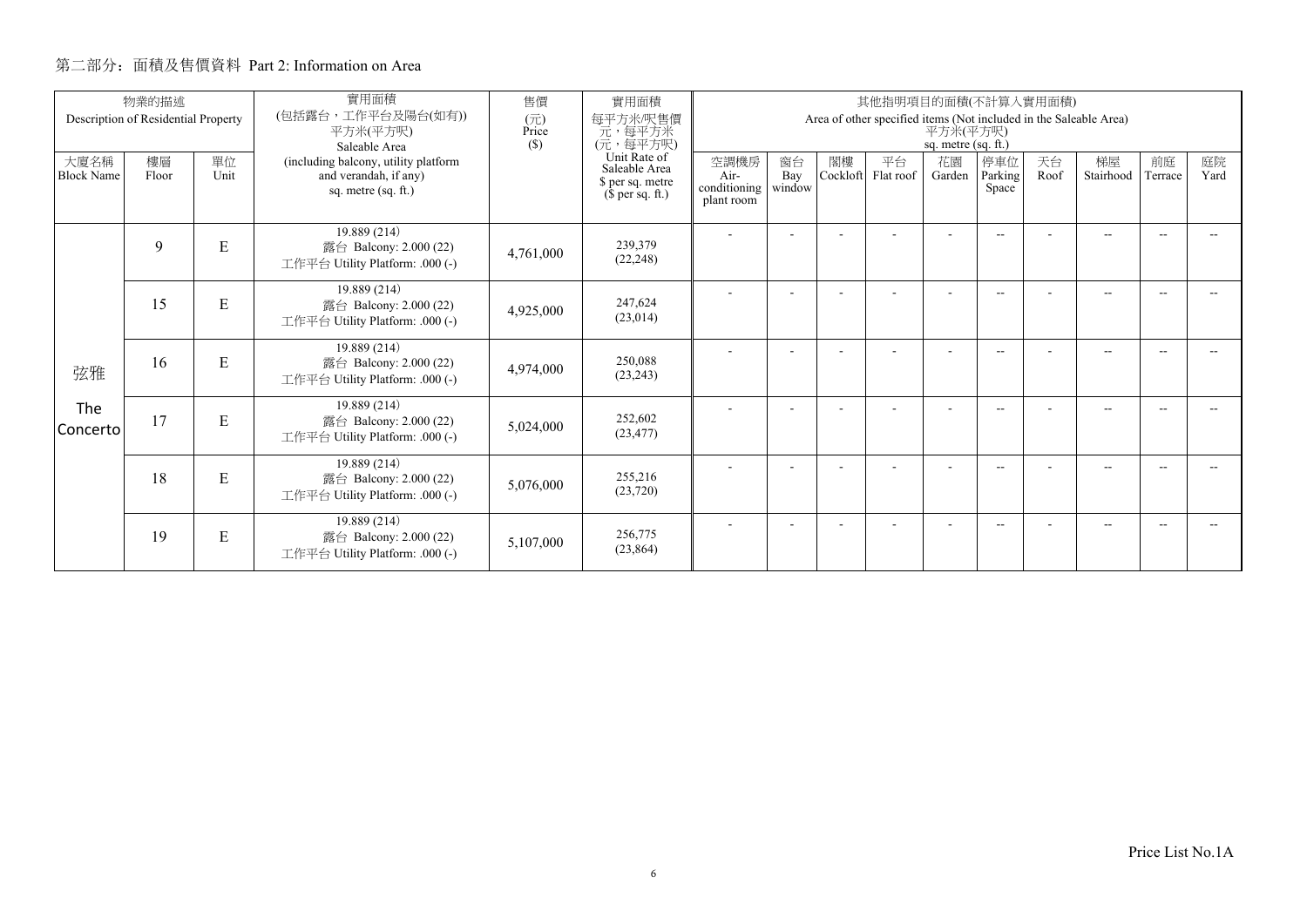## 第三部份:其他資料 Part 3: Other Information

- (1) 準買家應參閱發展項目的售樓說明書,以了解該項目的資料。 Prospective purchasers are advised to refer to the sales brochure for the Development for information on the Development.
- (2) 根據《一手住宅物業銷售條例》第 52(1)條及第 53(2)及(3)條, According to sections 52(1) and 53(2) and (3) of the Residential Properties (First-hand Sales) Ordinance, –

#### 第 52(1)條 / Section 52(1)

在某人就指明住宅物業與擁有人訂立臨時買賣合約時,該人須向擁有人支付售價的 5% 的臨時訂金。 A preliminary deposit of 5% of the purchase price is payable by a person to the owner on entering into a preliminary agreement for sale and purchase in respect of the specified residential property with the owner.

如某人於某日期訂立臨時買賣合約,並於該日期後的 5 個工作日內,就有關住宅物業簽立買賣合約,則擁有人必須在該日期後的 8 個工作日內,簽立該買賣合約。 If a person executes an agreement for sale and purchase in respect of the residential property within 5 working days after the date on which the person enters into the preliminary agreement for sale and purchase, the owner agreement for sale and purchase within 8 working days after that date.

如某人於某日期訂立臨時買賣合約時,但沒有於該日期後的 5 個工作日内,就有關住宅物業簽立買賣合約,則 –(i) 該臨時合約即告終止;(ii) 有關的臨時訂金即予沒收;及 (iii) 擁有人不得就該人沒有簽立買賣合約而針 對該人提出進一步申索。

#### 第 53(2)條 / Section 53(2)

If a person does not execute an agreement for sale and purchase in respect of the residential property within 5 working days after the date on which the person enters into the preliminary agreement for sale and purchase- ( agreement is terminated; (ii) the preliminary deposit is forfeited; and (iii) the owner does not have any further claim against the person for the failure.

註: 於本第4段内,「售價」指本價單第二部份表中所列之價目,而「成交金額」指臨時買賣合約及買賣合約所載之價目(即售價經計算相關支付條款及適用折扣後之價錢)。因應相關支付條款及適用折扣按售價計算得出之 價目,皆向下捨入計至百位數作為成交金額。

#### 第 53(3)條 / Section 53(3)

Note: In this paragraph 4, "Price" means the price set out in the schedule in Part 2 of this price list, and "Transaction Price" means the purchase price set out in the Preliminary Agreement for Sale and Purchase and Agree Purchase, i.e. the purchase price after applying the relevant terms of payment and applicable discount(s) on the Price. The price obtained after applying the relevant terms of payment and applicable discounts on the Price to the nearest hundred dollars to determine the Transaction Price.

買方於簽署臨時買賣合約時須繳付相等於成交金額之 5% 作為臨時訂金 (「臨時訂金」)。臨時訂金之其中港幣\$100,000 須以銀行本票繳付,抬頭請寫「貝克・麥堅時律師事務所」或"Baker & McKenzie"。請另備支票以 補足臨時訂金之餘額,抬頭請寫「貝克‧麥堅時律師事務所」或 "Baker & McKenzie"。

Upon signing of the preliminary agreement for sale and purchase, the Purchaser shall pay the preliminary deposit equivalent to 5% of the Transaction Price ("Preliminary Deposit"). A cashier order of HK\$100,000 being part o Deposit shall be made payable to "Baker & McKenzie" or 「貝克·麥堅時律師事務所」. Please prepare a cheque payable to "Baker & McKenzie" or 「貝克·麥堅時律師事務所」to pay the balance of the Preliminary Deposit.

(3) 實用面積及屬該住宅物業其他指明項目的面積是按《一手住宅物業銷售條例》第 8 條及附表二第 2 部的計算得出的。

The saleable area and area of other specified items of the residential property are calculated in accordance with section 8 and Part 2 of Schedule 2 to the Residential Properties (First-hand Sales) Ordinance.

## (4)(i) 支付條款 **Terms of Payment**

## 付款辦法 **Payment Methods**

- (A) 120 天付款計劃 120-day Payment Plan (照售價減 5%) (5% discount from the Price)
- (1) 買方須於簽署臨時買賣合約 (「臨時合約」) 時繳付相等於成交金額 5%作為臨時訂金。買方須於簽署臨時合約後 <sup>5</sup> 個工作日內簽署正式買賣合約(「正式合約」)。 The Purchaser shall pay the preliminary deposit equivalent to 5% of the Transaction Price upon signing of the preliminary agreement for sale and purchase ("PASP"). The formal agreement for sale & purchase ("ASP") shall be by the Purchaser within 5 working days after signing of the PASP.
- (2) 成交金額 3%即加付訂金於買方簽署臨時買賣合約後 60 天內繳付。 3% of Transaction Price being further deposit shall be paid within 60 days after signing of the preliminary agreement for sale and purchase.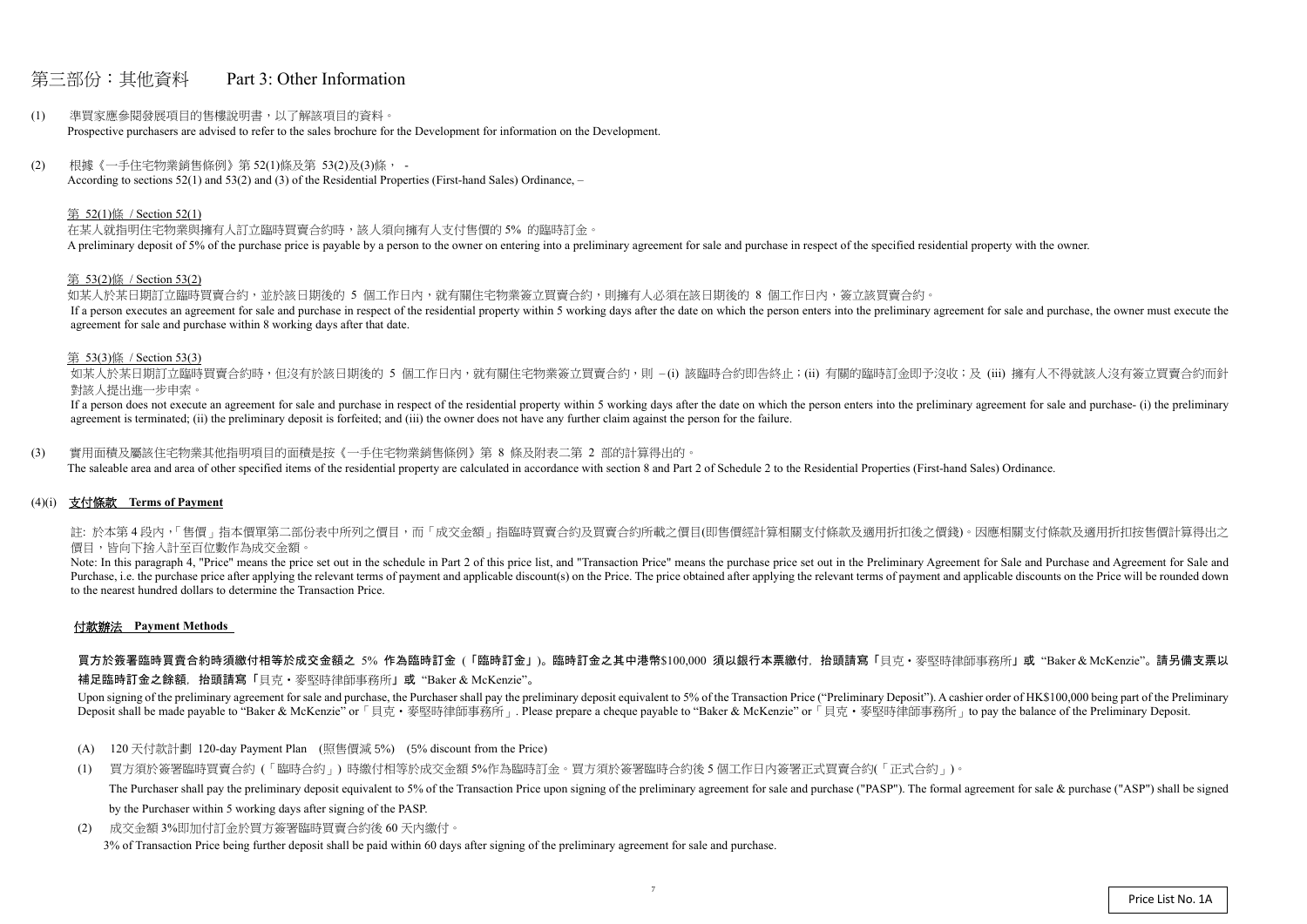- (3) 成交金額 92%即成交金額餘款於買方簽署臨時合約後 120 天內繳付或於賣方向買方發出書面通知書可將發展項目內的住宅物業之業權有效地轉讓予買方的日期後的 14 日內繳付,以較早者為準 92% of Transaction Price being balance of Transaction Price shall be paid within 120 days after signing of the preliminary agreement for sale and purchase or within 14 days after the date of written notification to the Pur the Vendor is in a position validly to assign the residential property in the Development to the Purchaser, whichever is earlier.
- (B) 120 天按揭付款計劃 120-day Mortgage Payment Plan (照售價減 1%) (1% discount from the Price)
- (1) 買方須於簽署臨時買賣合約 (「臨時合約」) 時繳付相等於成交金額 5%作為臨時訂金。買方須於簽署臨時合約後 <sup>5</sup> 個工作日內簽署正式買賣合約(「正式合約」)。 The Purchaser shall pay the preliminary deposit equivalent to 5% of the Transaction Price upon signing of the preliminary agreement for sale and purchase ("PASP"). The formal agreement for sale & purchase ("ASP") shall be

by the Purchaser within 5 working days after signing of the PASP.

(2)成交金額 3%即加付訂金於買方簽署臨時買賣合約後 <sup>60</sup> 天內繳付。

3% of Transaction Price being further deposit shall be paid within 60 days after signing of the preliminary agreement for sale and purchase.

- $(C)$ 建築期付款計劃 Stage Payment Plan (照售價減 <sup>3</sup>%) (3% discount from the Price)
- (1) 買方須於簽署臨時買賣合約 (「臨時合約」) 時繳付相等於成交金額 5%作為臨時訂金。買方須於簽署臨時合約後 <sup>5</sup> 個工作日內簽署正式買賣合約(「正式合約」)。 The Purchaser shall pay the preliminary deposit equivalent to 5% of the Transaction Price upon signing of the preliminary agreement for sale and purchase ("PASP"). The formal agreement for sale & purchase ("ASP") shall be by the Purchaser within 5 working days after signing of the PASP.
- (2) 成交金額 3%即加付訂金於買方簽署臨時買賣合約後 60 天內繳付。

(3) 成交金額 92%即成交金額餘款於買方簽署臨時合約後 <sup>120</sup> 天內繳付或於賣方向買方發出書面通知書可將發展項目內的住宅物業之業權有效地轉讓予買方的日期後的 <sup>14</sup> 日內繳付,以較早者為準。 92% of Transaction Price being balance of Transaction Price shall be paid within 120 days after signing of the preliminary agreement for sale and purchase or within 14 days after the date of written notification to the Pur the Vendor is in a position validly to assign the residential property in the Development to the Purchaser, whichever is earlier.買方可向發展商指定之財務機構申請「第一按揭貸款」。詳情請參閱第(4)(iii)(a)段。

The Purchaser may apply the "First Mortgage Loan" from the Vendor's designated financing company. Please refer to paragraph (4)(iii)(a) for details.

3% of Transaction Price being further deposit shall be paid within 60 days after signing of the preliminary agreement for sale and purchase.

(3) 成交金額 92%即成交金額餘款於賣方向買方發出書面通知書可將發展項目內的住宅物業之業權有效地轉讓予買方的日期後的 <sup>14</sup> 日內繳付。 92% of Transaction Price being balance of Transaction Price shall be paid within 14 days after the date of written notification to the Purchaser that the Vendor is in a position validly to assign the residential property i to the Purchaser.

## (4)(ii) 售價獲得折扣的基礎 **The basis on which any discount on the Price is available**

- (a) 請參閱第(4)(i)段。 Please refer to paragraph (4)(i).
- (b) 「置業有禮」特別折扣 "Home Purchase" Special Discount: 買方可獲額外 3%售價折扣優惠作為「置業有禮」特別折扣。 An extra 3% discount from the Price would be offered to the Purchasers as the "Home Purchase" Special Discount.
- (c) 「印花稅津貼」優惠 "Subsidy of Stamp Duty" Benefit: 買方可獲額外 6%售價折扣優惠作為「印花稅津貼」優惠。 An extra 6% discount from the Price would be offered to the Purchasers as "Subsidy of Stamp Duty" Benefit.
- (d) 聖誕限時折扣 Christmas Limited Time Discount: 凡於 2020 年 12 月 31 日當日或之前簽署臨時買賣合約,買方可獲額外 1%售價折扣優惠。 Where the preliminary agreement for sale and purchase is signed on or before 31 December 2020, an extra 1% discount from the Price would be offered to the Purchasers.
- (4)(iii) 可就購買該項目中的指明住宅物業而連帶獲得的任何贈品、財務優惠或利益 **Any gift, or any financial advantage or benefit, to be made available in connection with the purchase of a specified residential property in the Development**

## 第一按揭貸款 First Mortgage Loan

(a) 備用第一按揭貸款(「第一按揭貸款」) Standby First Mortgage Loan ("First Mortgage Loan") (此優惠只適用於選擇(B)120 天按揭付款計劃) This benefit is only applicable to Purchasers who choose (B) 120-day Mortgage Payment Plan.

8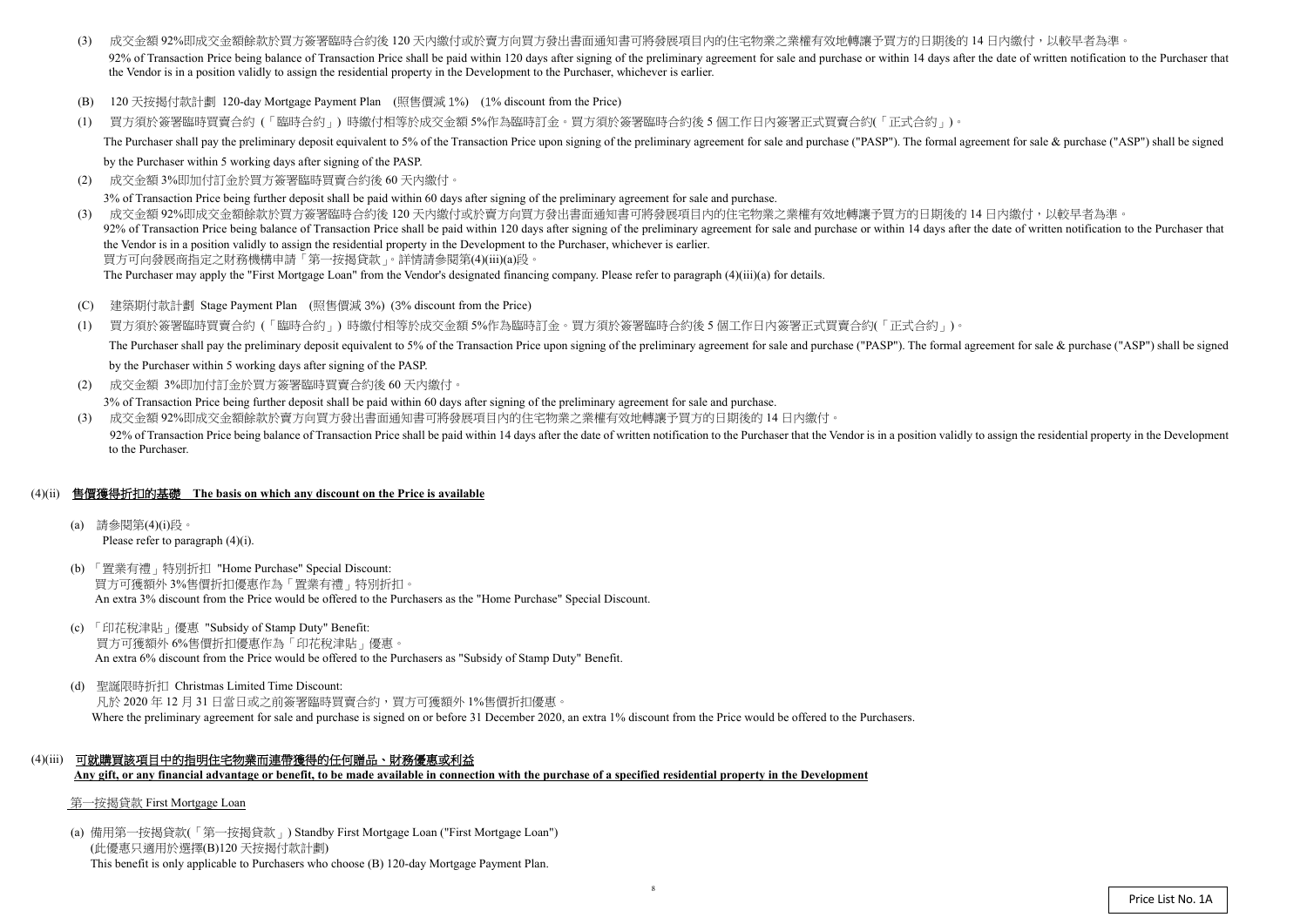(b) 買方可向賣方指定財務機構申請第一按揭貸款。主要條款如下:

The Purchaser can apply the First Mortgage Loan from the Vendor's designated financing company. Key terms are as follows:

- (i)) 買方必須於買賣合約內訂明的付清成交金額餘額之日或發展項目的預計關鍵日期(以較早者為準)前最少 60 日以書面向指定財務機構申請第一按揭貸款。<br>The Purchaser shall make a written application to the designated financing company for a First Mortgage Loan in not less than 60 days before the da The Purchaser shall make a written application to the designated financing company for a First Mortgage Loan in not less than 60 days before the date of settlement of the balance of the Transaction Price as specified in the Agreement for Sale and Purchase or the estimated material date for the Development (whichever is earlier).
- (ii)第一按揭貸款以住宅物業之第一法定按揭作抵押。
- The First Mortgage Loan shall be secured by a first legal mortgage over the residential property.
- (iii)第一按揭貸款之提款日必須為該住宅物業付清成交金額當日,並在任何情況下不得遲於 <sup>2021</sup> <sup>年</sup><sup>7</sup> <sup>月</sup> <sup>31</sup>日。
- The date of drawdown of the First Mortgage Loan must be the date of the full payment of the Transaction Price of the relevant residential property and in any event not later than 31 July 2021.  $(iv)$ 香港永久性居民和香港非永久性居民的第一按揭貸款金額最高分別為成交金額的 70%<sup>和</sup> 60%。
- The maximum amount of First Mortgage Loan for Hong Kong permanent residents and non-Hong Kong permanent residents are 70% and 60% of the Transaction Price respectively.<br>第一位担合教会员每个投提现这些生产的规模建立的一具原子的一个 (v)
- ) 第一按揭貸款首兩年之按揭利率為指定財務機構不時報價之最優惠利率(P)減年息 2% (P-2%) (於本價單印製日期 P 為 5.5%)計算,其後之按揭利率為指定財務機構不時報價之最優惠利率(P)加年息 0.75% (P+0.75%),<br>利率浮動。 最终按規利率以指定財務機構案批結果而定。 景優東利率選用指定財務機構之報價。 利率浮動。最終按揭利率以指定財務機構審批結果而定。最優惠利率選用指定財務機構之報價。Interest rate of First Mortgage Loan for the first two years shall be at the Prime Rate (P) quoted by the designated financing company from time to time minus 2% per annum (P-2%) (P as at the date of this price list is 5.5 thereafter at the Prime Rate (P) designated by the designated financing company from time to time plus 0.75% per annum (P+0.75%), subject to fluctuation. The final interest rate is subject to the approval of the designated company. Prime Rate is quoted by the designated financing company.
- (vi) 第一按揭貸款年期最長為 <sup>25</sup> 年。
	- The maximum tenor of First Mortgage Loan shall be 25 years.
- (vii) 第一按揭貸款首兩年只需償還利息,不需償還本金,第三年開始需要償還本金及利息。Only interest payment of the First Mortgage Loan is required and no repayment of the principal of the First Mortgage Loan is required for the first 2 years. The monthly instalment and interest shall be accrued starting fro third year.
- (viii) 買方及其擔保人(如有)須提供足夠文件證明其還款能力,包括但不限於在指定財務機構要求下提供信貸報告、收入證明及/或銀行紀錄。The Purchaser and his/her/its guarantor (if any) shall provide sufficient documents to prove his/her/its repayment ability, including without limitation the provision of credit report, income proof and/or banking record up by the designated financing company.
- $(ix)$  第一按揭貸款申請須由指定財務機構獨立審批。The First Mortgage Loan shall be approved by the designated financing company independently.
- $(x)$ 所有第一按揭貸款法律文件須由賣方或該指定財務公司指定之律師行辦理,並由買方負責有關律師費用及雜費。買方可選擇另行自聘律師作為買方代表律師,在此情況下,買方亦須負責其代表律師有關第一按 揭貸款的律師費用及雜費。

All legal documents of the First Mortgage Loan shall be prepared and handled by the solicitors designated by the Vendor or the designated financing company. The Purchaser can choose to instruct his/her/its own solicitors t for him/her/it, and in such event, the Purchaser shall also bear his/her/its own solicitors' costs and disbursements relating to the First Mortgage Loan.

 $(x_i)$ 買方敬請向指定財務機構查詢有關第一按揭貸款用途及詳情。第一按揭貸款批出與否及其條款,指定財務機構有最終決定權。不論第一按揭貸款獲批與否,買方仍須按買賣合約完成住宅物業的交易及繳付住宅 物業的成交金額全數。

 $(xii)$  第一按揭貸款受其他條款及細則約束。The First Mortgage Loan is subject to other terms and conditions.

(d) 賣方沒有參與及提供第一按揭貸款。第一按揭貸款只是由指定財務機構提供予買方。而無論在任何情況下,賣方無須因第一按揭貸款所引發的任何事情負上任何責任。 The Vendor is not involved in the arrangement of the First Mortgage Loan. The arrangement of the First Mortgage Loan is provided or procured to the Purchaser by the designated financing company and in no circumstances shal Vendor be held liable for anything arising from or in connection with the arrangement of the First Mortgage Loan.

 The Purchaser is advised to enquire with the designated financing company about the purpose and the details of the First Mortgage Loan. The approval or disapproval of the First Mortgage Loan and the terms thereof are subject to the final decision of the designated financing company. Irrespective of whether the First Mortgage Loan is granted or not, the Purchaser shall complete the purchase of the residential property and shall pay the full Tra Price of the residential property in accordance with the Agreement for Sale and Purchase.

(c) 賣方無給予或視之為已給予任何就第一按揭貸款之批核的陳述或保證。

No representation or warranty is <sup>g</sup>iven or shall be deemed to have been given by the Vendor as to the approval of the First Mortgage Loan.

## (4)(iv) 誰人負責支付買賣該項目中的指明住宅物業的有關律師費及印花稅

**Who is liable to pay the solicitors' fees and stamp duty in connection with the sale and purchase of a specified residential property in the Development** 

1. 買賣雙方各自負責其代表律師擬備、完成及登記所有有關買賣法律文件的律師費和支出。

Each party shall bear and pay its own legal costs and disbursements for the preparation, completion and registration of all legal documents in relation to the purchase.

2. 買方須支付一概有關臨時買賣合約、買賣合約及轉讓契之印花稅(包括但不限於任何買方提名書或轉售的印花稅、任何從價印花稅、額外印花稅、買家印花稅及任何與過期繳付任何印花稅的有關罰款、利息及附加費